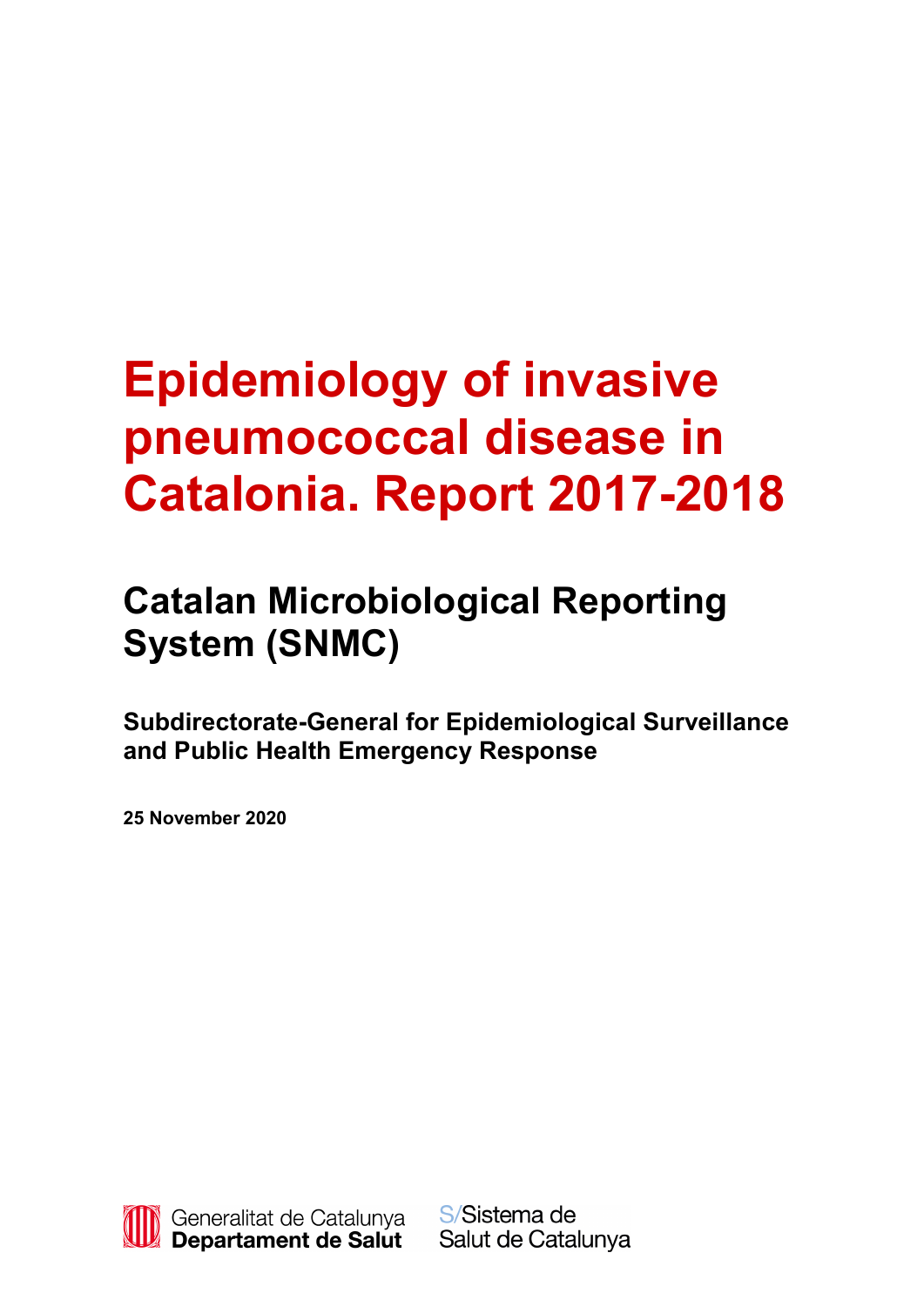#### **Coordination:**

Pilar Ciruela and Mireia Jané

Subdirectorate-General for Epidemiological Surveillance and Public Health Emergency Response. Public Health Agency of Catalonia.

CIBER of Epidemiology and Public Health, Carlos III Health Institute, Madrid

#### **Authors:**

© 2020, Pilar Ciruela,1,2 Sonia Broner,1 Conchita Izquierdo,1 Maria Mercè Nogueras,1 Sergi Hernández, <sup>1</sup> Carme Muñoz-Almagro,<sup>2,3,4</sup> Román Pallarés,<sup>5,6</sup> Mireia Jané,<sup>1,2</sup> Catalan Working Group on Invasive Pneumococcal Disease. 7

1 Subdirectorate-General for Epidemiological Surveillance and Public Health Emergency Response. Public Health Agency of Catalonia.

2 CIBER of Epidemiology and Public Health, Carlos III Health Institute, Madrid.

3 Sant Joan de Déu University Hospital, Barcelona. Public Health Support Laboratory.

4 Departament de Medicina, Universitat Internacional de Catalunya, Barcelona.

5 Bellvitge University Hospital, Barcelona.

6 CIBER of Respiratory Diseases, Carlos III Health Institute, Madrid.

7 Catalan Working Group on Invasive Pneumococcal Disease: P. Ciruela, C. Izquierdo, S. Broner, X. Ayneto, L. Coronas, M. Jané (Public Health Agency of Catalonia, Barcelona); C. Muñoz-Almagro, C. Esteva, M. F. de Sevilla, D. Henares (Sant Joan de Déu University Hospital, Esplugues de Llobregat, Public Health Support Laboratory); R. Pallarés, C. Ardanuy, I. Grau, J Càmara (Bellvitge University Hospital, L'Hospitalet de Llobregat); F. Marco (Barcelona Clínic Hospital); N. Margall (Santa Creu i Sant Pau Hospital, Barcelona); A. González-Cuevas (Sant Joan de Déu Health Complex General Hospital, Sant Boi de Llobregat); A. Díaz-Conradi (HM Nens Hospital, Barcelona); N. Larrosa, B. Viñado (Vall d'Hebron University Hospital, Barcelona); J. Llaberia (Barcelona Hospital SCIAS, Barcelona); M. Curriu (Sant Bernabé Hospital, Berga); C. Gallés, E. Capdevila, P. Hernández (El Maresme and La Selva Health Corporation, Calella); P. Gassiot (Figueres Hospital, Figueres); M. Martínez-Zurita (Doctor Josep Trueta University Hospital, Girona); C. Martí (Granollers General Hospital, Granollers); G. Trujillo (Hospital Sant Joan de Déu, Fundació ALTHAIA, Manresa); G. Sauca (Mataró Hospital, Mataró); E. Sanfeliu (Olot i Comarcal de La Garrotxa Hospital, Olot); F. Ballester, I. Pujol (Sant Joan de Reus University Hospital, Reus); M. Olsina (Catalunya General Hospital, Sant Cugat del Vallès); X. Raga (Sant Pau i Santa Tecla Hospital, Tarragona); F. Gómez-Bertomeu (Joan XXIII Hospital, Tarragona); M. O. Pérez-Moreno (Verge de la Cinta Hospital, Tortosa); A. Vilamala, M. Navarro (Vic University Hospital); M. Garcia, A. Bellés (Arnau de Vilanova de Lleida University Hospital, El Prat de Llobregat); D. Fontanals, I. Sanfeliu (Parc Taulí University Hospital. Institute for Research and Innovation Parc Taulí I3PT. UAB, Sabadell); M. A. Benítez, E. Jou, C. Sanjosé (CLILAB Diagnòstics, Vilafranca del Penedès); M. Giménez, M. D. Quesada (Germans Trias i Pujol University Hospital, Badalona); J. C. de la Fuente (Móra d'Ebre Municipal Hospital, Móra d'Ebre); A. Calderón (Badalona Municipal Hospital, Badalona); P. J. Ayala (Terres de l'Ebre Clinic, Tortosa); I. Suárez (Dexeus University Hospital, Grupo Quirón Salud, Barcelona); J. Pérez-Jové, A. Blanco (Catlab, Terrassa Analytical Centre, AIE, Terrassa); I. Valle, J. Agüera (Laboratori d'Anàlisis Dr. F. Echevarne, Barcelona); M. T. Bastida (Hospital Esperit Sant Foundation, Santa Coloma de Gramenet), O. González-Moreno (SYNLAB Diagnósticos Globales S.A.U., Esplugues de Llobregat); A. Oteiza (Palamós Hospital, Palamós).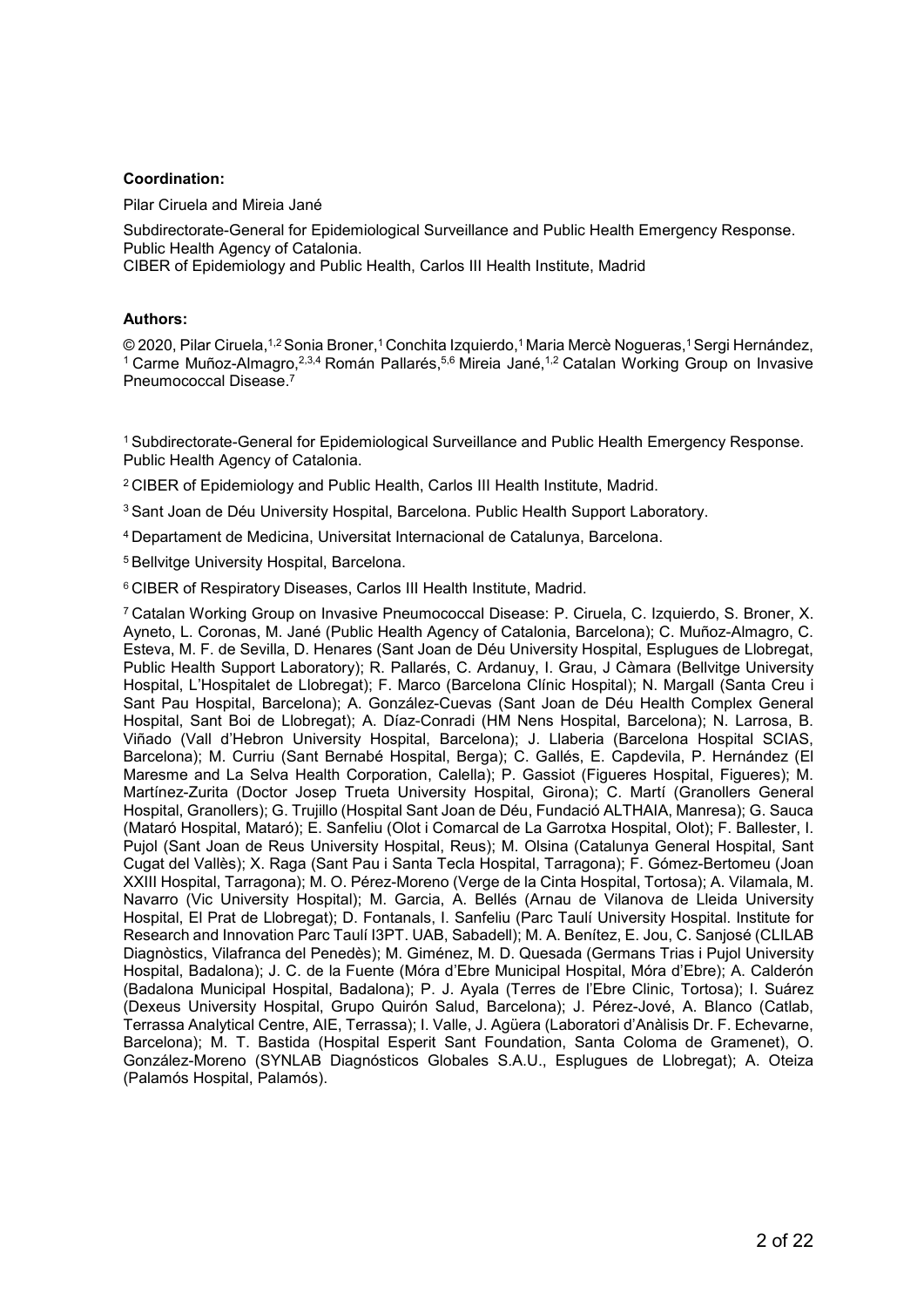#### **Some rights reserved**

© 2020, Government of Catalonia. Ministry of Health



The contents of this work are subject to a Creative Commons Attribution-NonCommercial-NoDerivs 4.0 International license.

The licence can be seen at the Creative Commons' website.

#### **Published by:**

Public Health Agency of Catalonia. Ministry of Health

#### **2nd edition:**

Barcelona, November 2020

#### **Language assessment:**

Language Planning Service. Ministry of Health

#### **URL:**

1.04 accessible template design: Communication Office. Corporate Identity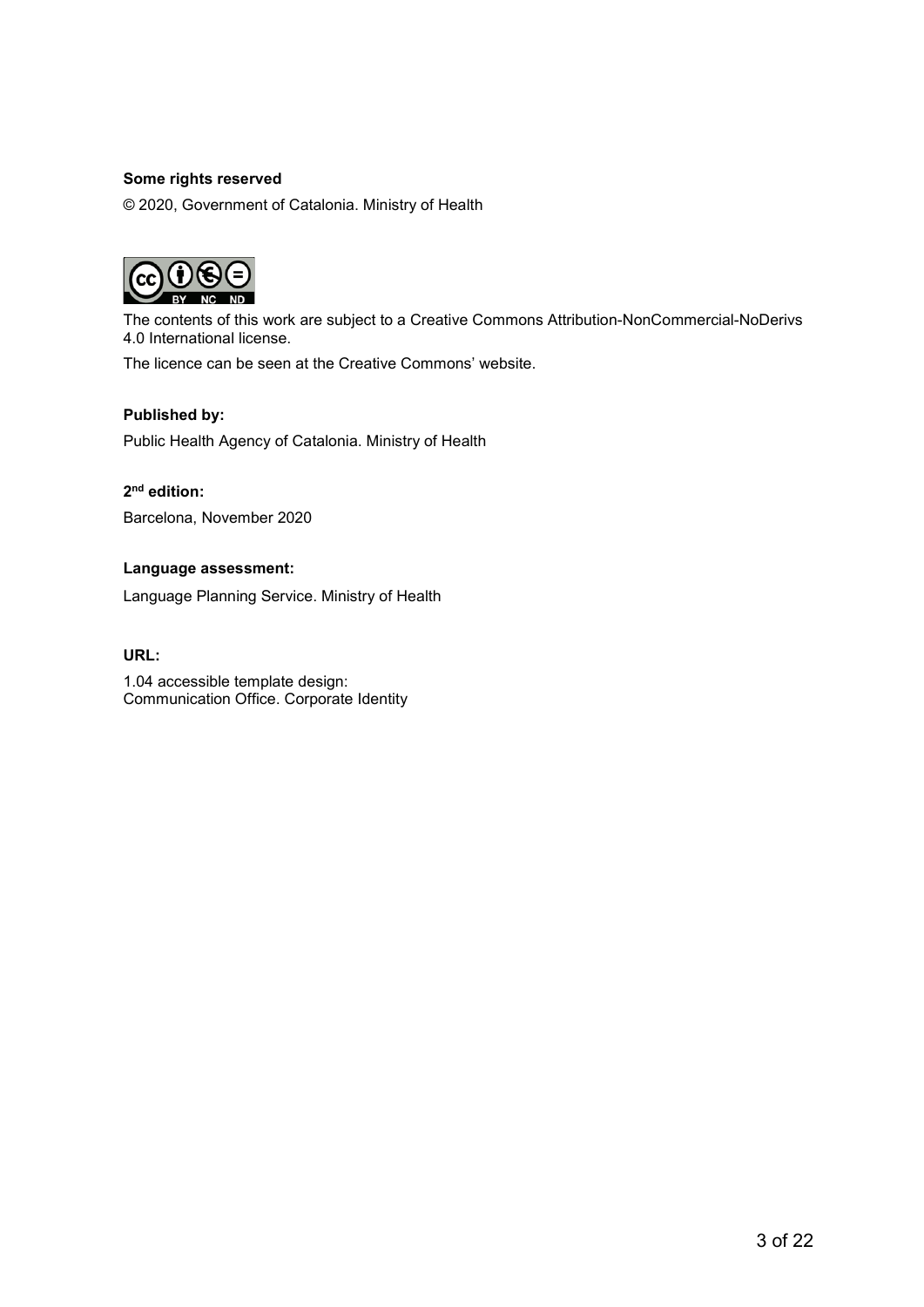# **Table of contents**

| $\mathbf{1}$   |                                                                                     |
|----------------|-------------------------------------------------------------------------------------|
| $\overline{2}$ |                                                                                     |
| 3              |                                                                                     |
| $\overline{4}$ |                                                                                     |
| 4.1            |                                                                                     |
| 4.2            | Impact of the 13-valent conjugate pneumococcal vaccine on the incidence of invasive |
| 4.3            |                                                                                     |
| 4.4            |                                                                                     |
| 4.5            | Impact of the 13-valent conjugate pneumococcal vaccine on serotype incidence and    |
| 5              |                                                                                     |
| 6              |                                                                                     |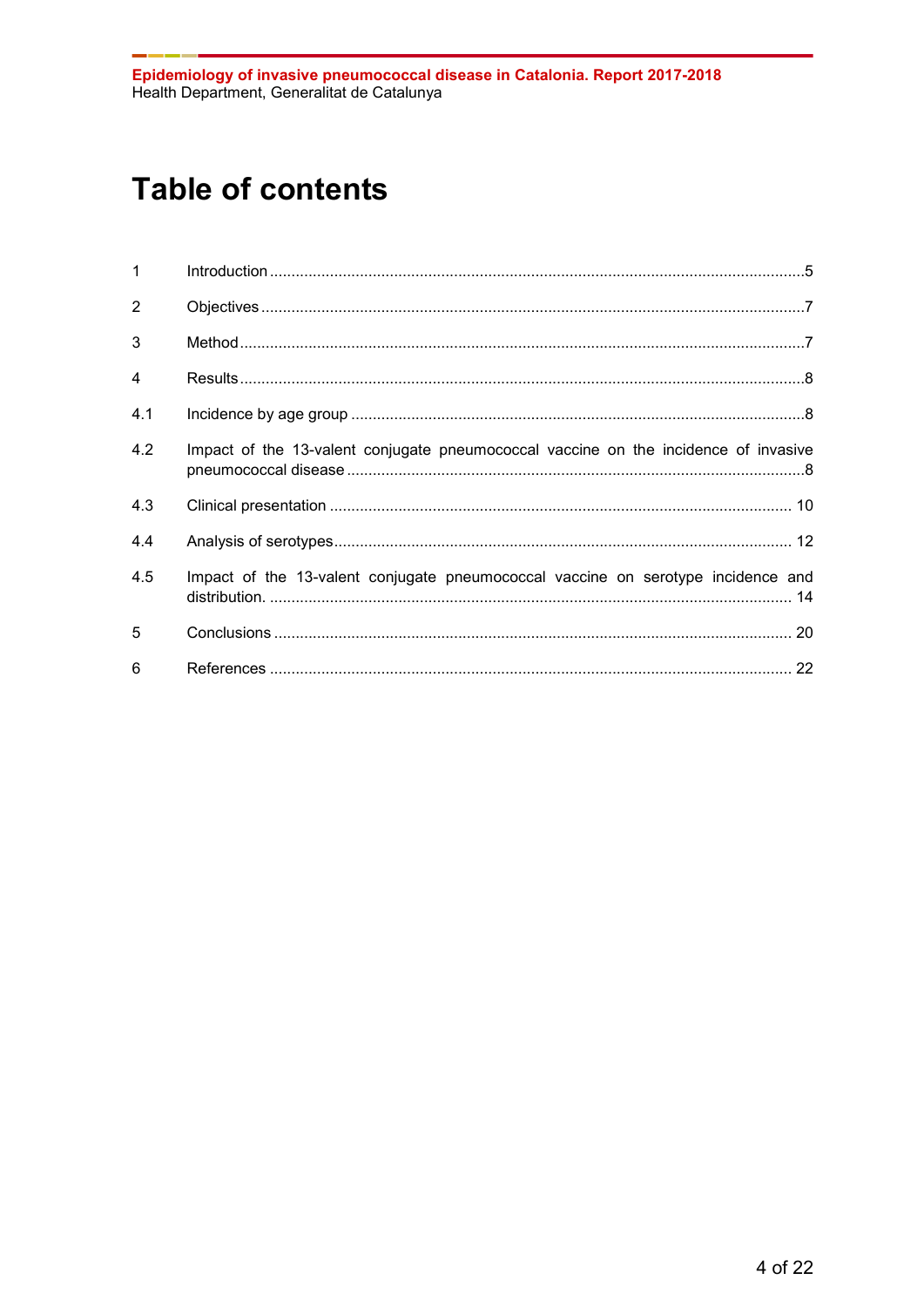# <span id="page-4-0"></span>**1 Introduction**

Invasive pneumococcal disease (IPD) is an important public health problem on a world-wide scale with high morbidity that causes a wide range of more or less serious diseases from otitis media to sepsis or meningitis. IPD is defined as the isolation or detection of *Streptococcus pneumoniae* DNA or antigen in a normally sterile site (blood, cerebrospinal fluid, pleural fluid, peritoneal fluid, joint fluid, among others).

Over 100 serotypes of *S. pneumoniae* have been identified depending on the composition of the polysaccharide capsule. The circulation of these serotypes and, therefore, the epidemiology of IPD have changed over the last few years in line with the introduction of 7-valent conjugate pneumococcal vaccine (PCV7) in 2000 in the United States and in 2001 in Europe. PCV7 includes serotypes 4, 6B, 9V, 14, 18C, 19F and 23F. In Catalonia, the 10-valent conjugate pneumococcal vaccine (PCV10) was first marketed in 2009 and the 13-valent conjugate pneumococcal vaccine (PCV13) in 2010 thus replacing PCV7. PCV10 includes the same serotypes as PCV7 plus 1, 5 and 7F serotypes; and PCV13, the serotypes of PCV10 plus the 3, 6A and 19A serotypes.

In Catalonia, up to July 2016, none of these conjugate vaccines had been included on systematic vaccination schedule and vaccination was only recommended for children with risk factors. Nevertheless, the conjugate pneumococcal vaccines had been recommended by paediatricians and administered according to SPC indications. Since July 2016, the pneumococcal vaccine has been included on the systematic schedule and administered at 2, 4 and 11 months of age in accordance with the guidelines dictated by the Interregional Council of the National Health System.<sup>1,2</sup> It is also administered to adult population risk groups.

Since 1999, the administration of 23-valent pneumococcal vaccine (PCV23) has been recommended for all people over 65 as well as risk groups.

Since 1995, surveillance of confirmed cases of IPD has been conducted through the Catalan Microbiological Reporting System (SNMC) which as coordinated by the Subdirectorate-General for Epidemiological Surveillance and Public Health Emergency Response (SGVRESP). The SNMC is a basic health information system, part of the Epidemiological Surveillance Network, and consists of a group of microbiology laboratories in public and private hospitals and medical centres in Catalonia [\(list of centres\)](https://canalsalut.gencat.cat/web/.content/_Professionals/Vigilancia_epidemiologica/documents/arxius/labs_notif_microb.pdf).

These centres (55 public hospitals, 1 private hospital and 3 primary care centres) represent 92.8% of acute patient hospital beds in the Public Hospital Network. [Decree 203/2015,](http://normativa.infocentre.es/sites/normativa.infocentre.es/files/noticies/20211575.pdf)<sup>3</sup> of 15 September, which created the Epidemiological Surveillance Network of Catalonia and which regulates reporting systems for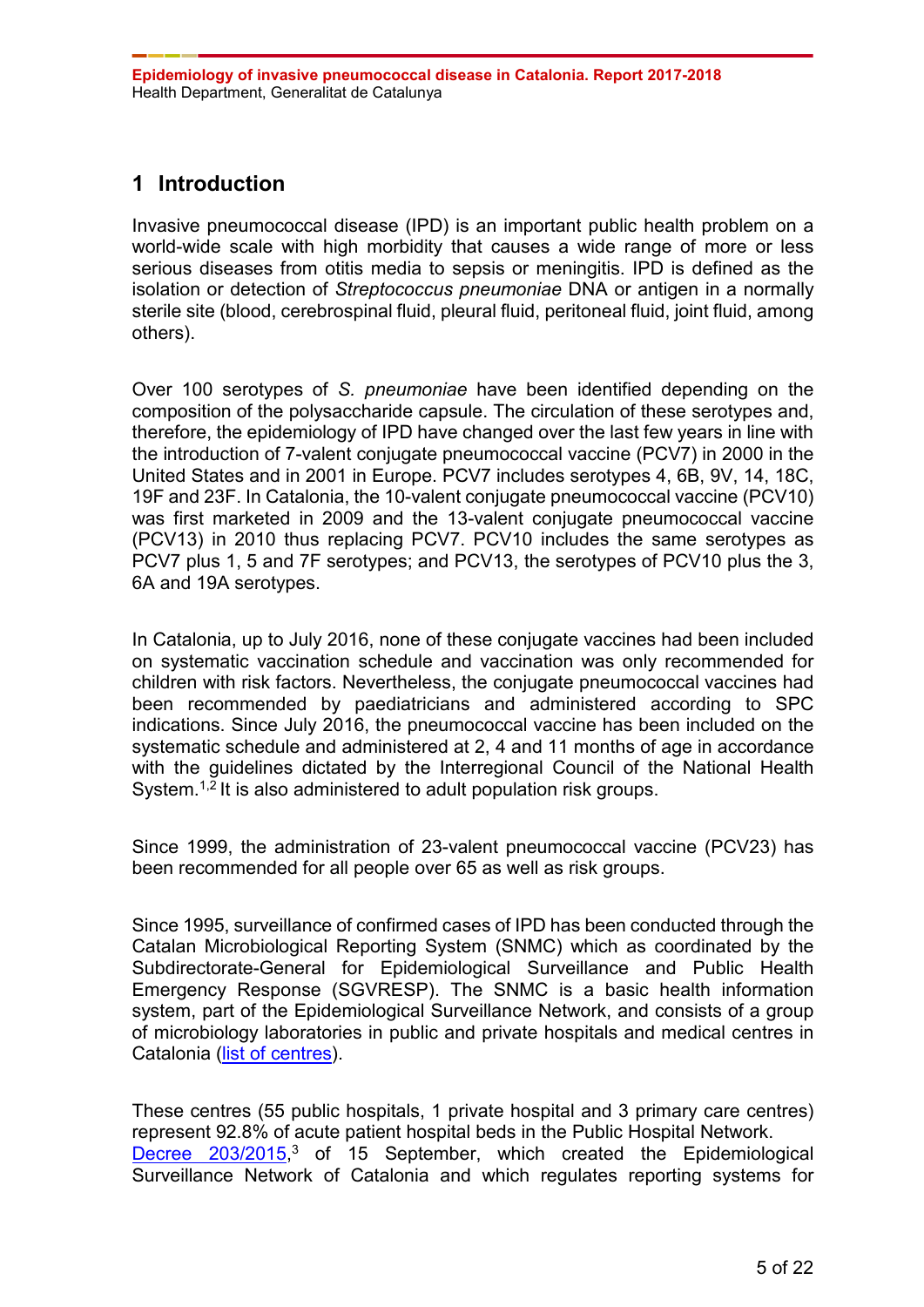notifiable diseases and epidemic outbreaks, establishes SNMC as one of the systems for reporting notifiable diseases. The decree also creates a list of new notifiable diseases, which includes IPD as a notifiable disease exclusively by microbiological reporting.

On the other hand, since 2012, the Subdirectorate-General for Epidemiological Surveillance and Public Health Emergency Response (SGVRESP) of the Public Health Agency of Catalonia (ASPCAT) has participated in a European IPD active surveillance project "SpID-NET" (PROC/2012/031) "Assessing the impact of vaccination with conjugate vaccines where the epidemiology of invasive pneumococcal disease in Europe"4 together with nine other European regions. The aim of the project is to carry out active surveillance of IPD in Europe to increase knowledge of IPD epidemiology and explore the overall impact and effectiveness of vaccination for the disease using conjugate vaccines in infants under 5 years of age. The laboratory of the Sant Joan de Déu Hospital participates in this project as a laboratory providing support to the public health system for molecular surveillance of IPD.

Between 2015 and 2019 the IPD surveillance project (PROC/2015/020) was broadened to explore the overall impact, mortality and effectiveness of pneumococcal conjugate vaccines in infants aged under 5 and adults aged 65 and over. During this period, more European countries have joined the project, to create a network of 15 regions from 11 countries.<sup>4</sup>

The incidence of IPD in the 2-4 and 5-19 age groups showed a significant drop in 2016 compared to 2012.<sup>5</sup> On the other hand, the incidence of the serotypes included in PCV13 dropped significantly in all age groups, except the 5-19 group. The case fatality rate of IPD in infants under 5 years of age was 0.7% during this period.

Among adults aged 65 and over, the incidence rate was between 29.0 and 33.0 cases per 100,000 persons/year during the period  $2014$ -2016.<sup>6</sup> The case fatality rate of IPD in adults was 17.5%, much higher among adults with diseases (36.8%) than in healthy adults (13.9%). The risk factors associated with mortality were age 85 or over, presence of meningitis or non-focal bacteraemia and one or more high risk conditions. On the other hand, the serotypes included in PCV23 and not included in PCV13 have been associated with low mortality rates.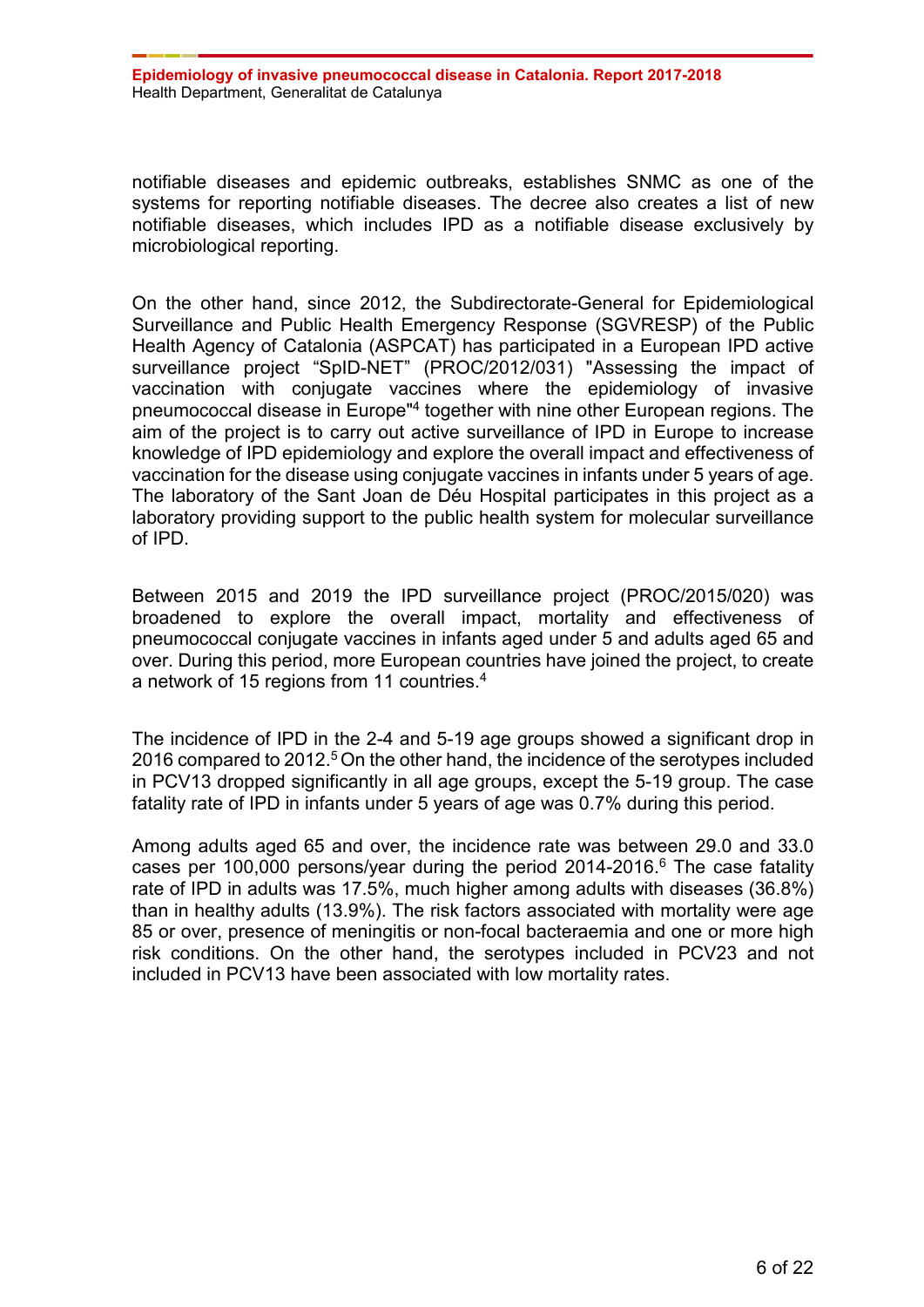# <span id="page-6-0"></span>**2 Objectives**

The aim of this report is to describe the epidemiology of IPD and changes in circulating serotypes among the different age groups during the years 2017-2018 and analyse the impact of PCV13 on the incidence of IPD during the period 2017- 2018 compared to 2014-2015 in cases reported to the SNMC.

# <span id="page-6-1"></span>**3 Method**

The information in this report is based on confirmed cases of acute IPD reported by laboratories in the SNMC in the period 2014-2018 The criteria of the European Centre for Disease Prevention and Control (ECDC), whose case definition of IPD is: "Isolation of *S. pneumoniae* DNA or antigen from a normally sterile site".

During this period, in the context of the European IPD surveillance project, enhanced and proactive surveillance of the disease was carried out and microbiological variables were included through the following sources of information:

- 1) The Public Health Surveillance Support Laboratory for IPD at Sant Joan de Déu University Hospital, which is responsible for identifying the *S. pneumoniae* serotype using the PCR technique and multilocus sequence typing (MLST) with samples received from certain laboratories. In addition, the strains are sent to the Spanish Pneumococcal Reference Laboratory at the National Centre for Microbiology in Majadahonda.
- 2) The Spanish Pneumococcal Reference Laboratory of the National Centre for Microbiology in Majadahonda. This centre studies the *S. pneumoniae*  serotype (by Quellung reaction) and the antibiotic sensitivity of the samples received.

The **serotype is identified** using the Quellung reaction or, when not possible, by PCR.

The **variables studied** are sex, age (age groups: <2 years, 2-4 years, 5-19 years, 20-64 years and 65 and over), diagnostic date, clinical presentation, clinical sample, microbiological technique and serotype. The serotype is also analysed in terms of its inclusion in the pneumococcal conjugate vaccines (PCV7, PCV10 and PCV13).

With regard to **statistical analyses**, incidence rates were calculated based on demographic data from the Statistical Institute of Catalonia (IDESCAT) for the age groups studied.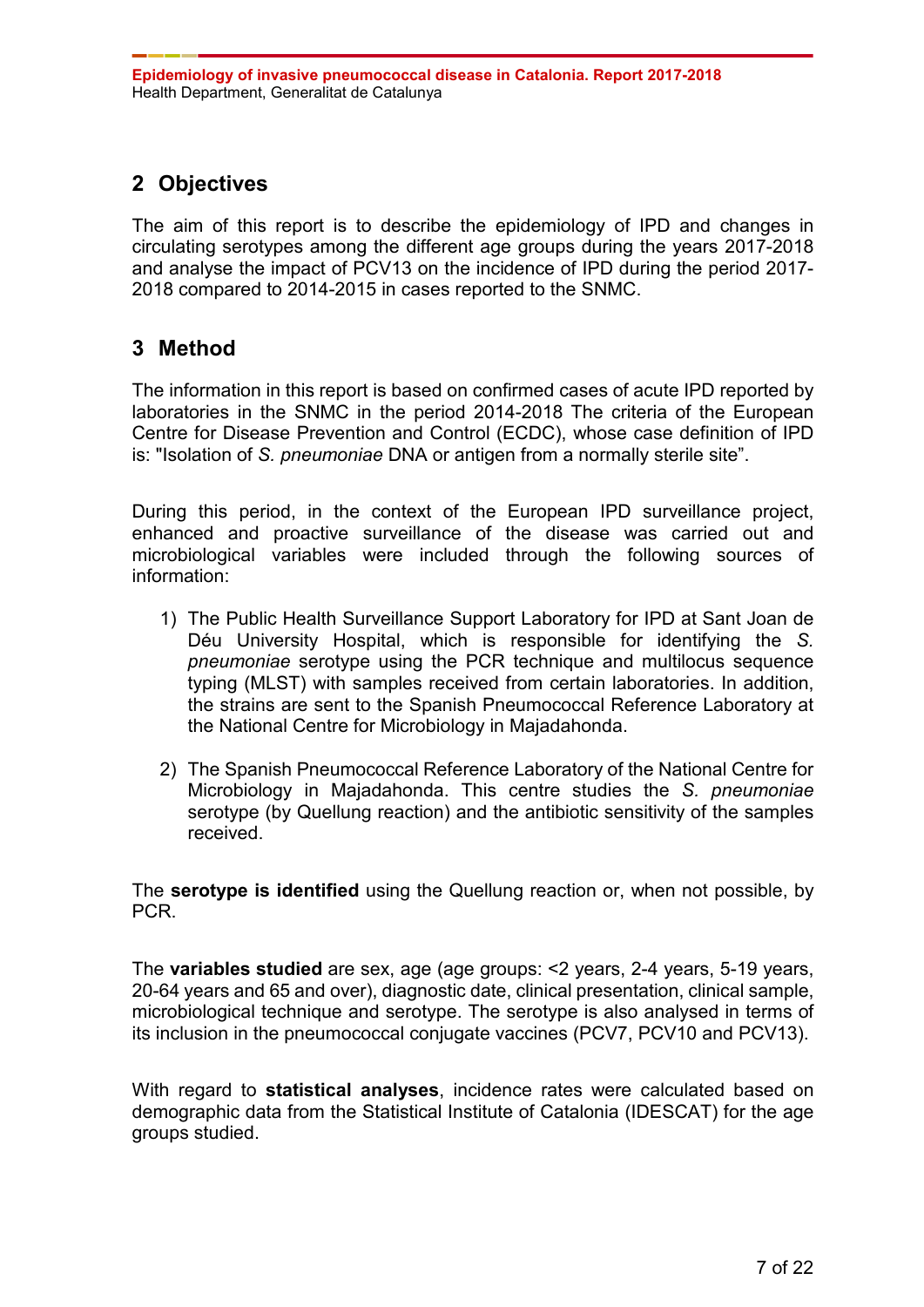The impact assessment was carried out by relative risk (RR) with 95% confidence intervals, assuming a Poisson distribution and comparing the period 2017-2018 with that of 2014-2015. Impact was analysed using the formula (1-RR)\*100. The year 2016 was not taken into account as it was considered to be the first year when systematic administration of PCV13 was included for infants.

The analysis was performed using the Statistical Package for Social Sciences (SPSS 19.0) and R 3.2.0 (R Development Core Team 2015).

# <span id="page-7-0"></span>**4 Results**

# <span id="page-7-1"></span>**4.1 Incidence by age group**

During the period 2017-2018, a total of 2,067 cases of IPD were reported, representing an incidence rate of 13.6 cases per 100,000 persons/year. The highest incidence rate occurred in infants under 2 years of age (38.5 cases per 100,000 persons/year), adults of 65 and over: (36.5 cases per 100,000 persons/year) and in children age 2-4 (20.4 cases per 100,000 persons/year) (Figure 1). The number of men was higher than that of women in all age groups (1,241 cases; 60.0%).

Diagnosis was by culture in 1,984 cases (96.3%); PCR in 62 cases (3.0%), and in antigen detection in 21 (1.0%) of cases.

# <span id="page-7-2"></span>**4.2 Impact of the 13-valent conjugate pneumococcal vaccine on the incidence of invasive pneumococcal disease**

During 2017 and 2018 there was an increase of the overall incidence rate of 15% compared to 2014 and 2015 (RR: 1.15; 95%CI: 1.08-1.23; *p*<0.001) (Table 1).

The increase in the incidence between 2017 and 2018 was significant in the 20 to 64 (18%) and 65 and over (18%) age groups, whereas in the other age groups the incidence remained stable.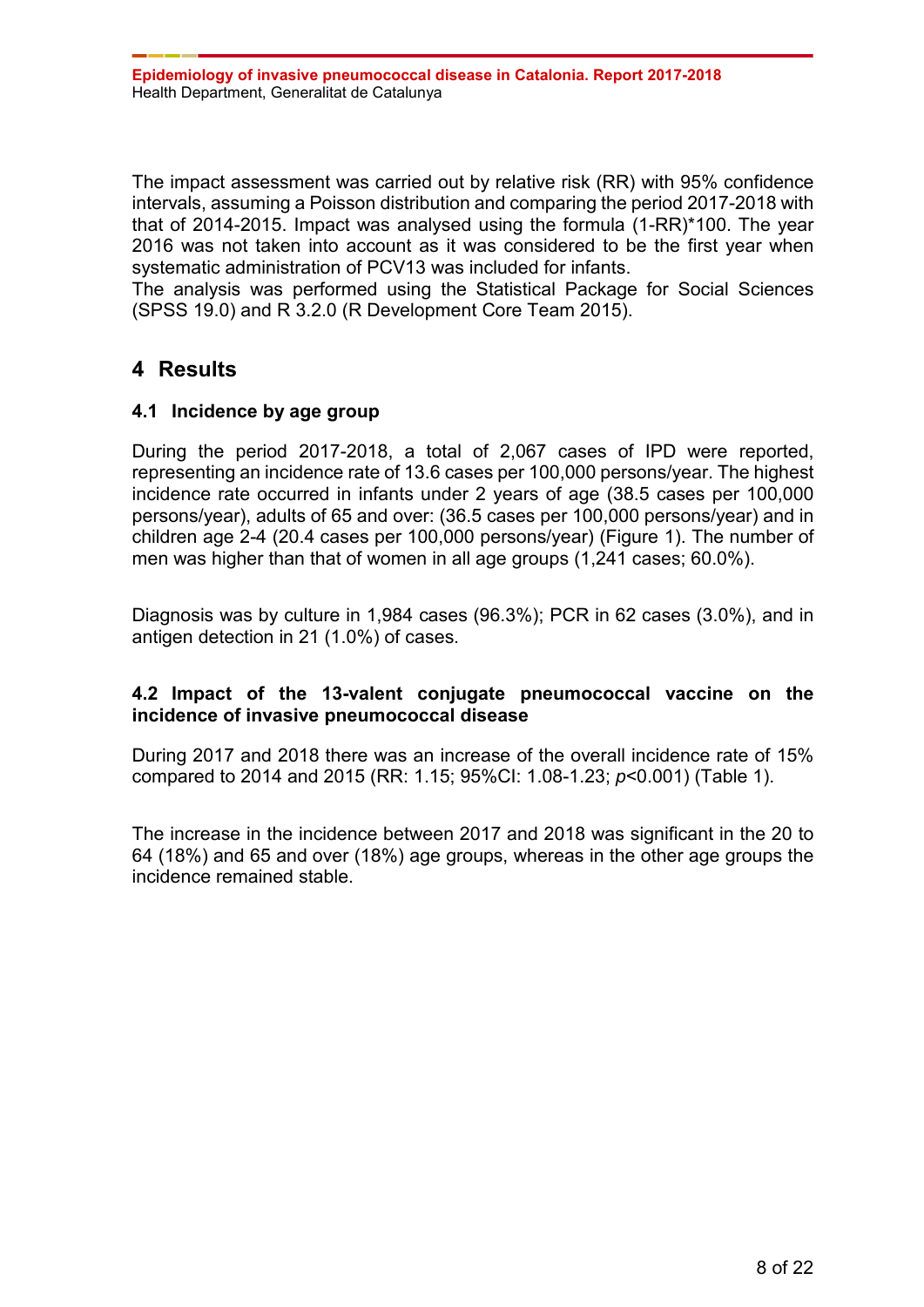

Figure 1. Incidence of invasive pneumococcal disease by age group and sex. Catalonia, 2017-2018

**Source: Catalan Microbiological Reporting System. Subdirectorate-General for Epidemiological Surveillance and Public Health Emergency Response. Public Health Agency of Catalonia.**

Table 1. Incidence of invasive pneumococcal disease by age group and years. Catalonia, 2014-2018

| Age group       | 2014<br>No. | 2014<br>IR* | 2015<br>No. | 2015<br>$IR^*$ | 2016<br>No. | 2016<br>$IR^*$ | 2017<br>No. | 2017<br>$IR^*$ | 2018<br>No. | 2018<br>$IR^*$ |
|-----------------|-------------|-------------|-------------|----------------|-------------|----------------|-------------|----------------|-------------|----------------|
| <5 years        | 97          | 24.5        | 117         | 30.6           | 103         | 27.8           | 93          | 25.6           | 103         | 29.1           |
| <2 years        | 51          | 34.6        | 65          | 45.8           | 56          | 39.6           | 55          | 39.4           | 51          | 37.6           |
| 2-4 years       | 46          | 18.5        | 52          | 21.6           | 47          | 20.5           | 38          | 17.0           | 52          | 23.8           |
| 5-19 years      | 26          | 2.3         | 37          | 3.2            | 37          | 3.2            | 31          | 2.6            | 28          | 2.3            |
| 20-64 years     | 318         | 6.8         | 348         | 7.5            | 329         | 7.1            | 391         | 8.5            | 391         | 8.4            |
| $\geq$ 65 years | 388         | 29.0        | 449         | 33.0           | 448         | 32.5           | 496         | 35.5           | 534         | 37.6           |
| <b>Total</b>    | 829         | 11.0        | 951         | 12.7           | 917         | 12.2           | 1,011       | 13.4           | 1,056       | 13.9           |

**Source: Catalan Microbiological Reporting System. Subdirectorate-General for Epidemiological Surveillance and Public Health Emergency Response. Public Health Agency of Catalonia.**

No.: number of cases.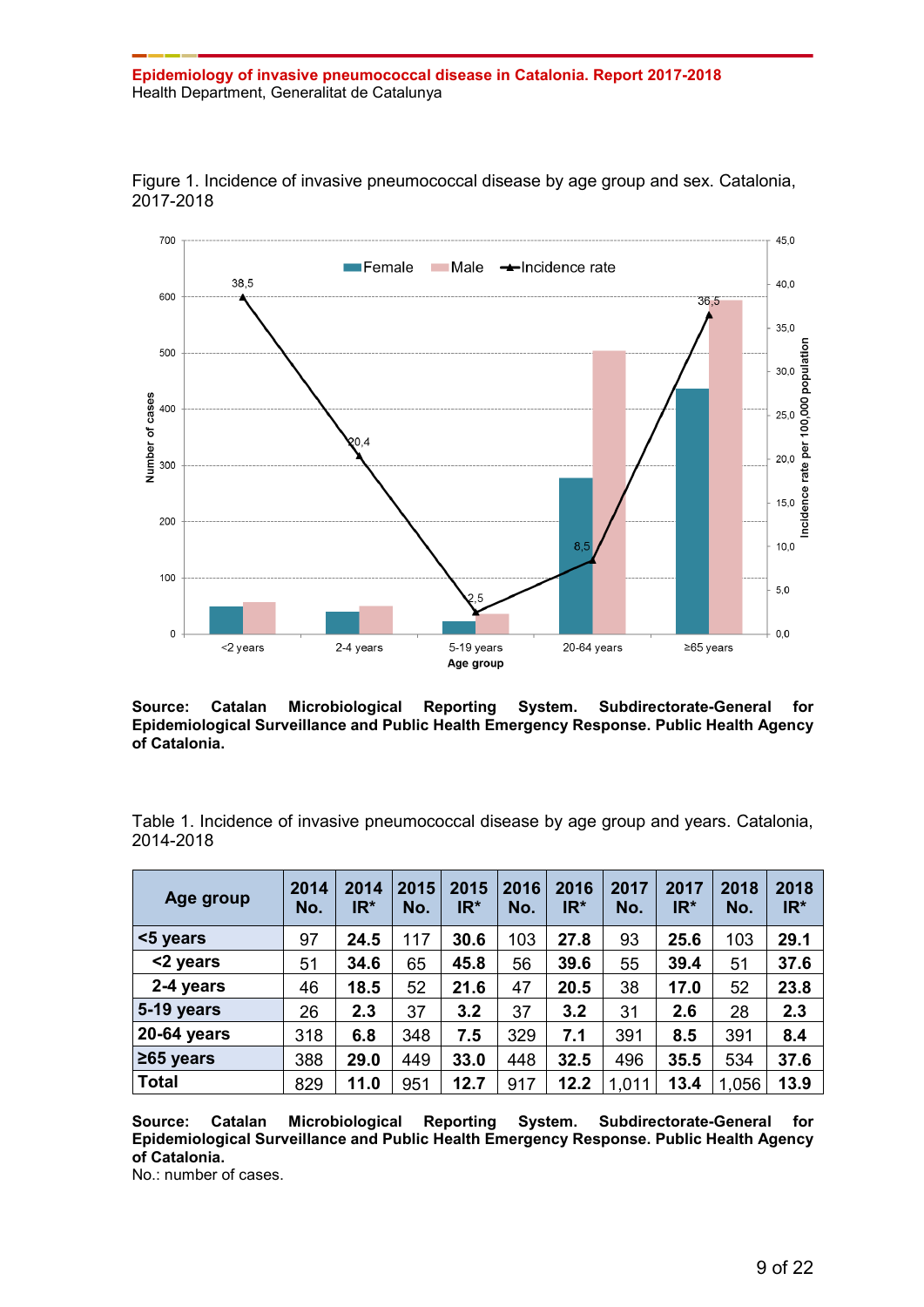\* Rate per 100,000 population/year.

Table 1. Continued

| Age<br>group | 2014-2015<br>No. | 2014-2015<br>$IR^*$ | 2017-2018<br>No. | 2017-2018<br>$IR^*$ | <b>RR (CI95%)</b><br>2017-2018 vs.<br>2014-2015 | $\boldsymbol{D}$<br>value |
|--------------|------------------|---------------------|------------------|---------------------|-------------------------------------------------|---------------------------|
| $5y$         | 214              | 27.5                | 196              | 27.4                | $0.99(0.82 - 1.21)$                             | 0.998                     |
| $2y$         | 116              | 40.0                | 106              | 38.5                | $0.96(0,73-1,26)$                               | 0.827                     |
| $2-4y$       | 98               | 20.1                | 90               | 20.4                | $1.02(0.75-1.37)$                               | 0.969                     |
| $5-19y$      | 63               | 2.8                 | 59               | 2.5                 | $0.90(0.62 - 1.30)$                             | 0.611                     |
| $20-64y$     | 666              | 7.2                 | 782              | 8.5                 | $1.18(1,06-1,31)$                               | 0.002                     |
| $\geq 65$ y  | 837              | 31.0                | 1,030            | 36.5                | $1.18(1,07-1,29)$                               | < 0.001                   |
| <b>Total</b> | 1,780            | 11.8                | 2,067            | 13.6                | $1.15(1,08-1,23)$                               | < 0.001                   |

**Source: Catalan Microbiological Reporting System. Subdirectorate-General for Epidemiological Surveillance and Public Health Emergency Response. Public Health Agency of Catalonia.**

No.: number of cases.

\* Rate per 100,000 persons/year.

\*\* RR: relative risk.

# <span id="page-9-0"></span>**4.3 Clinical presentation**

During the period analysed (2017-2018), the majority of cases presented pneumonia (79.8%; 1,649/2,067). Meningitis, non-focal bacteraemia and other clinical signs represented 8.8%, 7.7% and 3.8%, respectively (Table 2).

Pneumonia was the most frequent clinical presentation in all age groups. The incidence rate was higher in adults aged 65 and over (30.6 per 100,000 persons/year), followed by under-2s (20.7 per 100,000 persons/year). Meningitis had a higher incidence rate among under-2s (5.8 per 100,000 persons/year).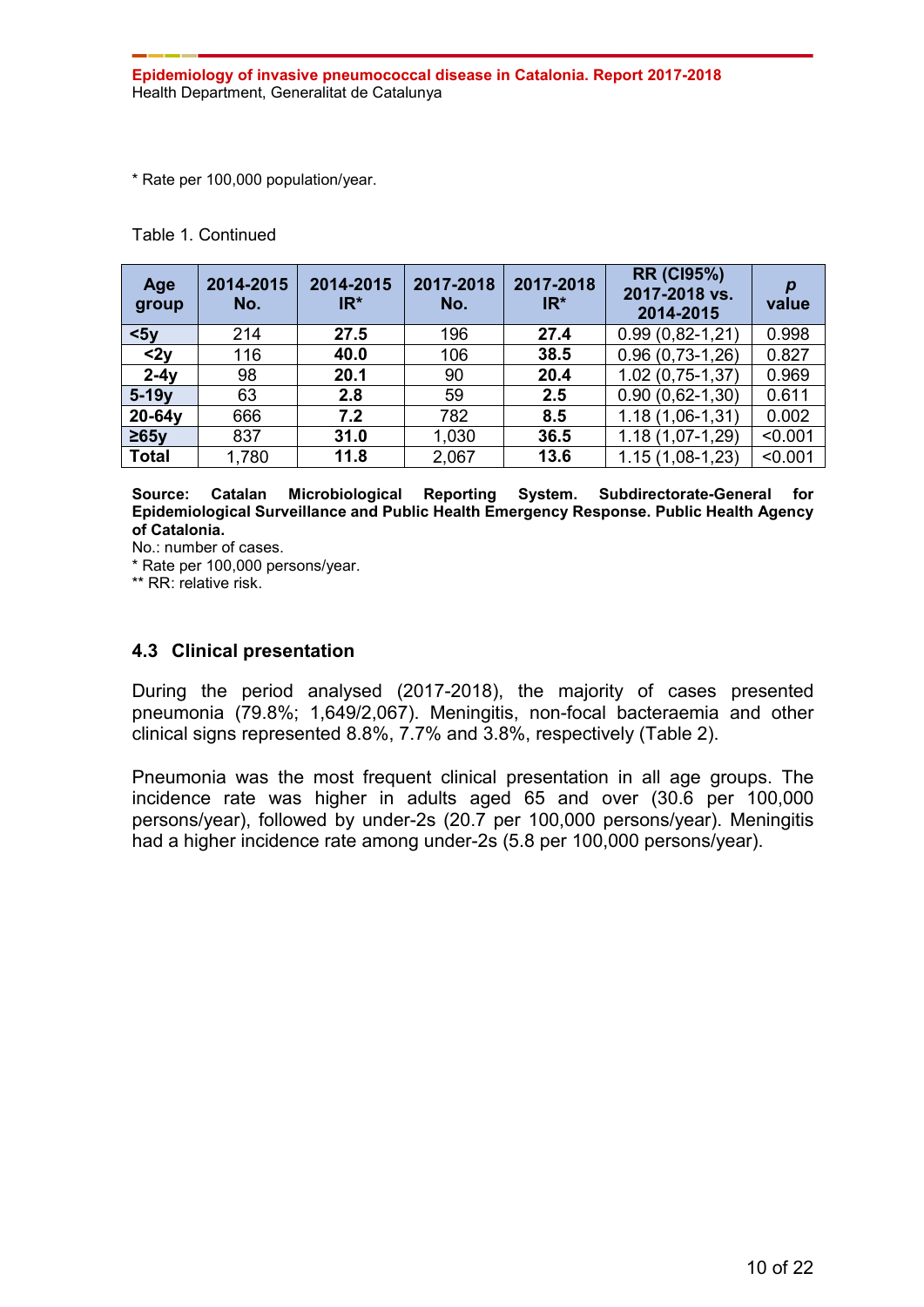| <b>Clinical presentation</b>         | 2y<br>No. | 2y<br>IR* | $2-4y$<br>No. | $2 - 4v$<br>$IR^*$ | $5y$<br>No. | $5y$<br>IR* | $5-19y$<br>No. | $5-19v$<br>IR* | $20-64v$<br>No. | $20-64v$<br>IR* | $\geq 65$<br>No. | $\geq 65y$<br>IR* |
|--------------------------------------|-----------|-----------|---------------|--------------------|-------------|-------------|----------------|----------------|-----------------|-----------------|------------------|-------------------|
| Pneumonia                            | 57        | 20.7      | 61            | 13.8               | 118         | 16.5        | 41             | 1.7            | 627             | 6.8             | 863              | 30.6              |
| <b>Meningitis</b>                    | 16        | 5.8       | 9             | 2.0                | 25          | 6.1         | 9              | 0.4            | 76              | 0.8             | 71               | 2.5               |
| Bacteraemia with an<br>unknown focus | 28        | 10.2      | 16            | 3.6                | 44          | 3.5         | 6              | 0.3            | 48              | 0.5             | 61               | 2.2               |
| Other**                              | 5         | 8.1       | 4             | 0.9                | 9           | 1.3         | 3              | 0.1            | 31              | 0.3             | 35               | 1.2               |
| Total                                | 106       | 38.5      | 90            | 20.4               | 196         | 27.4        | 59             | 2.5            | 782             | 8.5             | ,030             | 36.5              |

Table 2. Incidence of the invasive pneumococcal disease by clinical presentation and age group. Catalonia, 2017-2018

Table 2. Continued

| <b>Clinical presentation</b>         | <b>Global</b><br><b>IPD</b><br>No. | <b>Global</b><br><b>IPD</b><br>$IR*$ |
|--------------------------------------|------------------------------------|--------------------------------------|
| Pneumonia                            | 1,649                              | 10.9                                 |
| Meningitis                           | 181                                | 1.2                                  |
| Bacteraemia with an<br>unknown focus | 159                                | 1.0                                  |
| Other**                              | 78                                 | 0.5                                  |
| Total                                | 2.067                              | 13.6                                 |

**Source: Catalan Microbiological Reporting System. Subdirectorate-General for Epidemiological Surveillance and Public Health Emergency Response. Public Health Agency of Catalonia.**

No.: number of cases.

\* Rate per 100,000 persons/year.

\*\* Peritonitis: 24; arthritis: 23; cholecystitis: 7; endocarditis: 6; cellulitis: 4; endophthalmitis: 1; pancreatitis 4; lumbar spondylodiscitis 2; kidney 3; pyometra 1; myositis 1; abdominal 1, and cerebral 1.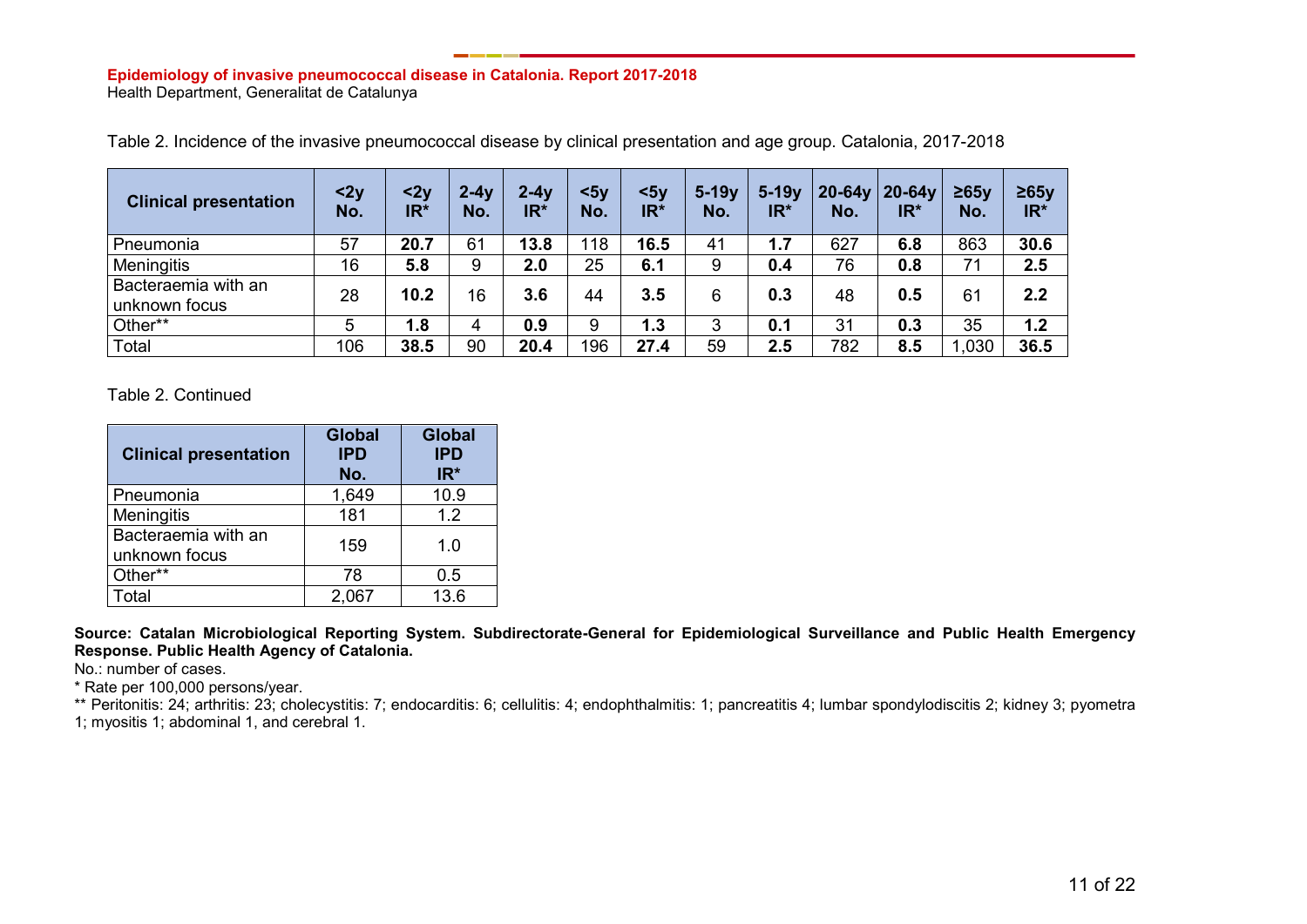# <span id="page-11-0"></span>**4.4 Analysis of serotypes**

In the period 2017-2018 the serotype was identified in 86.0% of diagnosed cases (1,751/2,067) and 50 different serotypes were detected. The most frequent serotypes were: 8, 3, 12F, 22F, 14, 24F and 19A, representing 51.9% of cases. The distribution of the serotypes identified during the period 2017-2018 is shown in Figure 2.

Analysis of the serotypes causing IPD by age groups over this period reveals that, in infants under 2 years of age, the serotypes included in PCV7, PCV10 and PCV13 represented 5.1%, 6.6% and 18.7%, respectively. The most frequent serotypes were: 24F (15.4%), 10A (9.9%), 3 (9.9%), 12F (7.7%) and 15A (5.5%).

In the 2-4 age group, the serotypes included in PCV7, PCV10 and PCV13 represented 15.0%, 16.3% and 41.3%, respectively. In this group, the most frequent serotypes were: 3 (17.5%), 24F (10%), 14 (6.2%), 19A (6.2%) and 23B (6.2%).

In the 5-19 age group, the serotypes included in PCV7, PCV10 and PCV13 represented 12.5%, 27.1% and 43.8%, respectively. Serotypes 8 (27.1%).1 (14.6%) and 3 (12.5%) being the most frequent.

In cases in the 20-64 age group, the serotypes included in PCV7, PCV10 and PCV13 represented 11.7%, 14.4% and 30.8%, respectively. The most frequent serotypes were: 8 (22.2%), 3 (12.1%), 12F (8.5%), 22F (5.9%) and 14 (5.2%).

In the 65 and over age group, the serotypes included in PCV7, PCV10 and PCV13 represented 11.5%, 12.5% and 29.7%, respectively. The most frequent serotypes were: 3 (12%), 8 (10.9%).12F (5.3%), 22F (5%) and 24F (4.7%).

The percentages of **serotypes included in PCV7, PCV10, PCV13 and PCV23**, during the period 2014-2015 were 14.8%, 23.7%, 40.4% and 73.6%, respectively. On the other hand, during the period 2017-2018 these percentages were 11.4%, 13.5%, 30.4% and 70.5%. Comparison of both periods showed a reduction of 23%, 40%, 25% and 4% respectively in the serotypes included in the PCV7, PCV10, PCV13 and PCV23.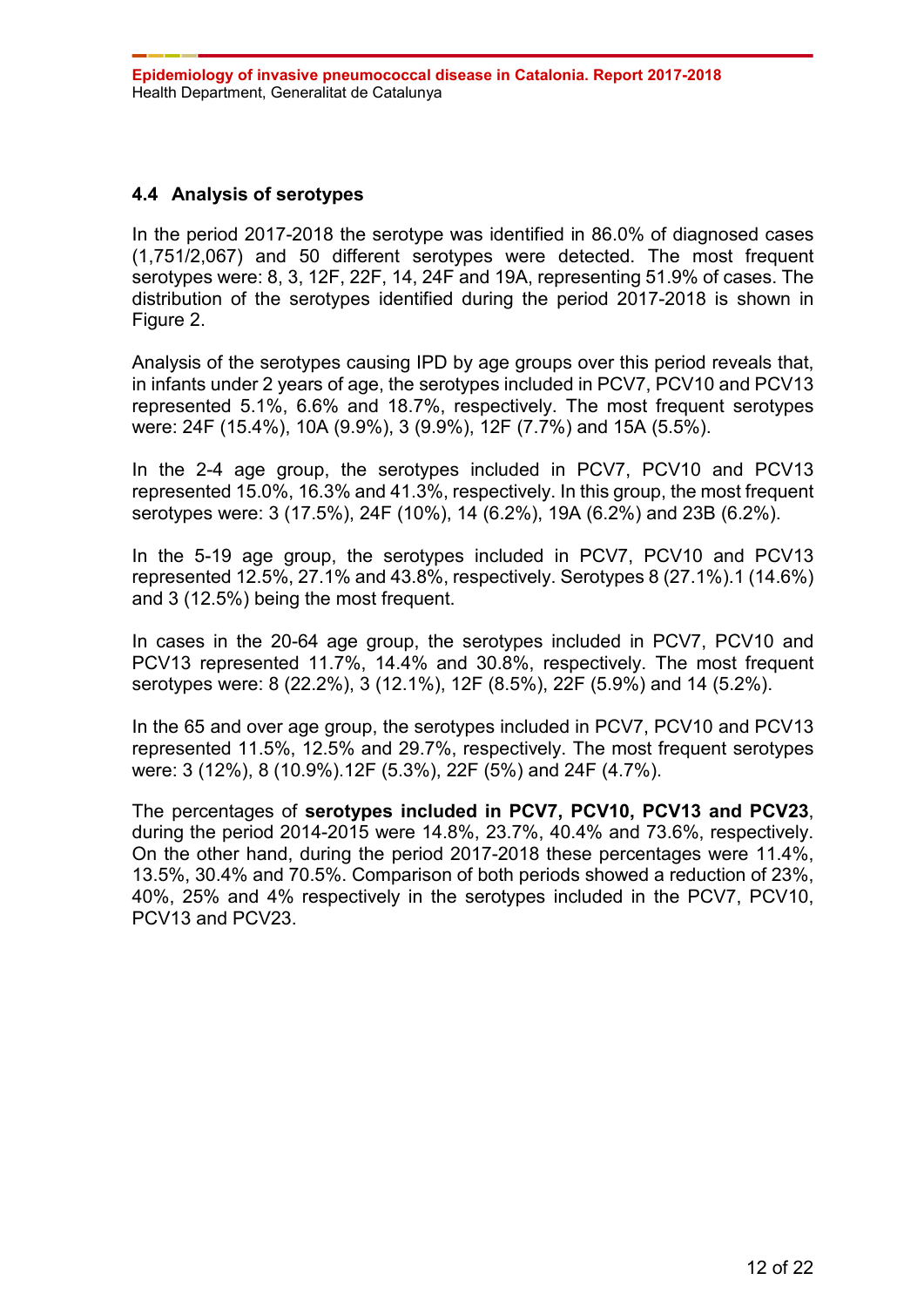



#### **Source: Catalan Microbiological Reporting System. Subdirectorate-General for Epidemiological Surveillance and Public Health Emergency Response. Public Health Agency of Catalonia.**

\*In three cases the serotype was only identified on a group level: one 6A/B, one 6A/C/D and one 15B/C.

\*\* 11B, 13, 15A, 15C, 16F, 18A, 21, 27, 28A, 29, 31, 34, 35A, 35B, 35C, 35F, 37, 38, 39, 7B, 7C and other non-vaccine serotypes.

PCV7: serotypes included in the 7-valent conjugate pneumococcal vaccine; PCV10: serotypes included in the 10-valent conjugate pneumococcal vaccine; PCV13: serotypes included in the 13 valent conjugate pneumococcal vaccine; PPV23: serotypes included in the 23-valent pneumococcal vaccine (serotype 6A is not included the PPV23 vaccine).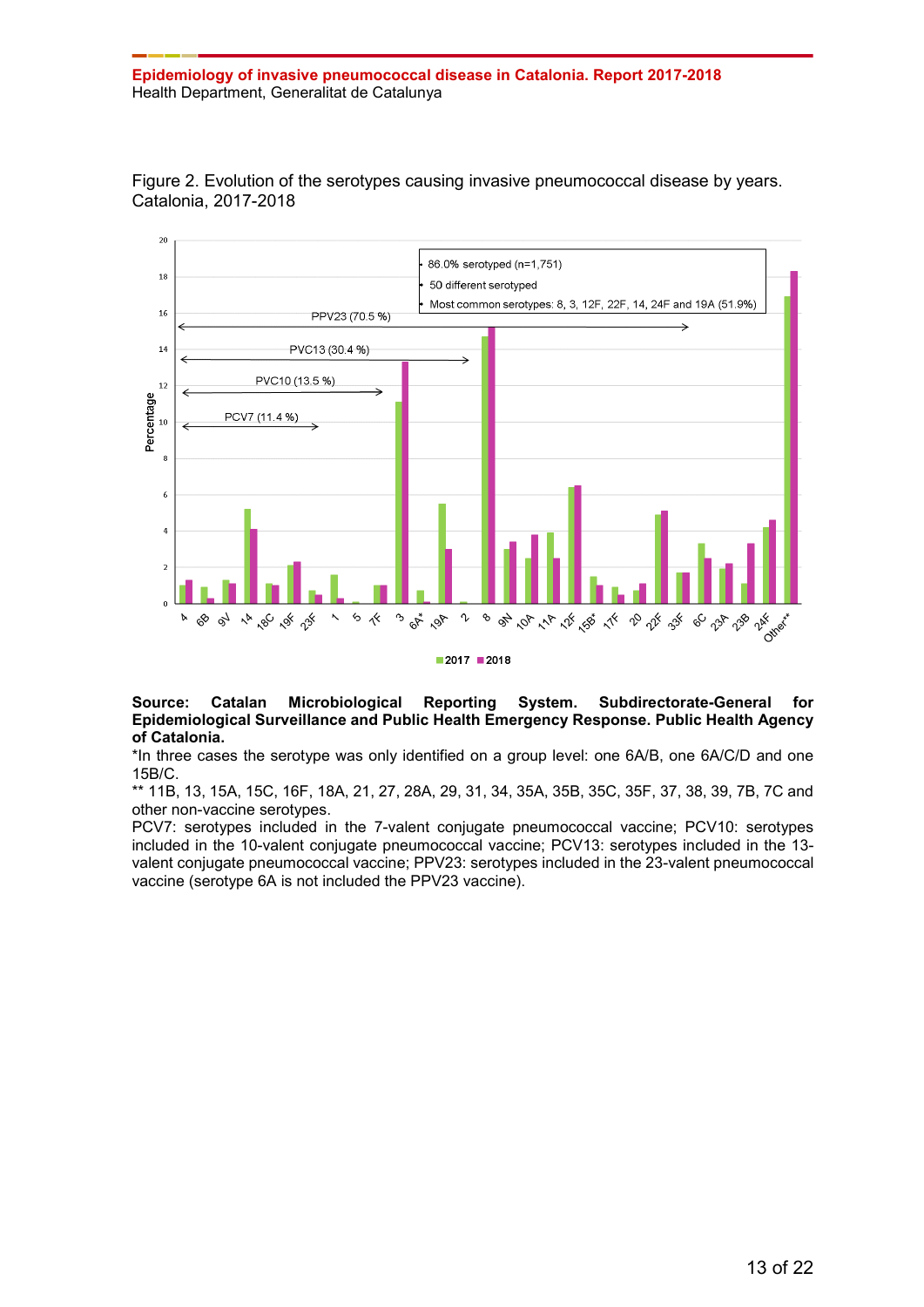# <span id="page-13-0"></span>**4.5 Impact of the 13-valent conjugate pneumococcal vaccine on serotype incidence and distribution.**

The serotypes included in PCV7 reduced the incidence rate among under 2 yearolds by 74% (Table 3), mainly due to the drop in serotype 14 (Figure 3).

The incidence of the serotypes included in PCV10, specially serotypes 1 and 7F, dropped for all age groups between 23% and 71% during the period 2017-2018 when compared to 2014-2015. On the other hand, the serotypes included in PCV13 remained stable in all age groups because of the high incidence observed for serotypes 3 and 19A during both periods.

In regard to serotype 3, there were no changes in its incidence compared to 2014- 2015 as it was the serotype with highest incidence in the under 5 and the 65 and over age groups during the period 2017-2018. Serotype 3 was in third and second position of frequency in the age groups of 5-19 and 20-64 age groups, respectively.

On the other hand, there was an increase of the incidence of serotypes not included in PCV13 (Non-PCV13) in the 2-4 (68%), 20-64 (35%) and 65 and over age groups: (27%). Of these serotypes, serotype 8 increased its incidence in all age groups and was especially significant among the over 5 year-olds.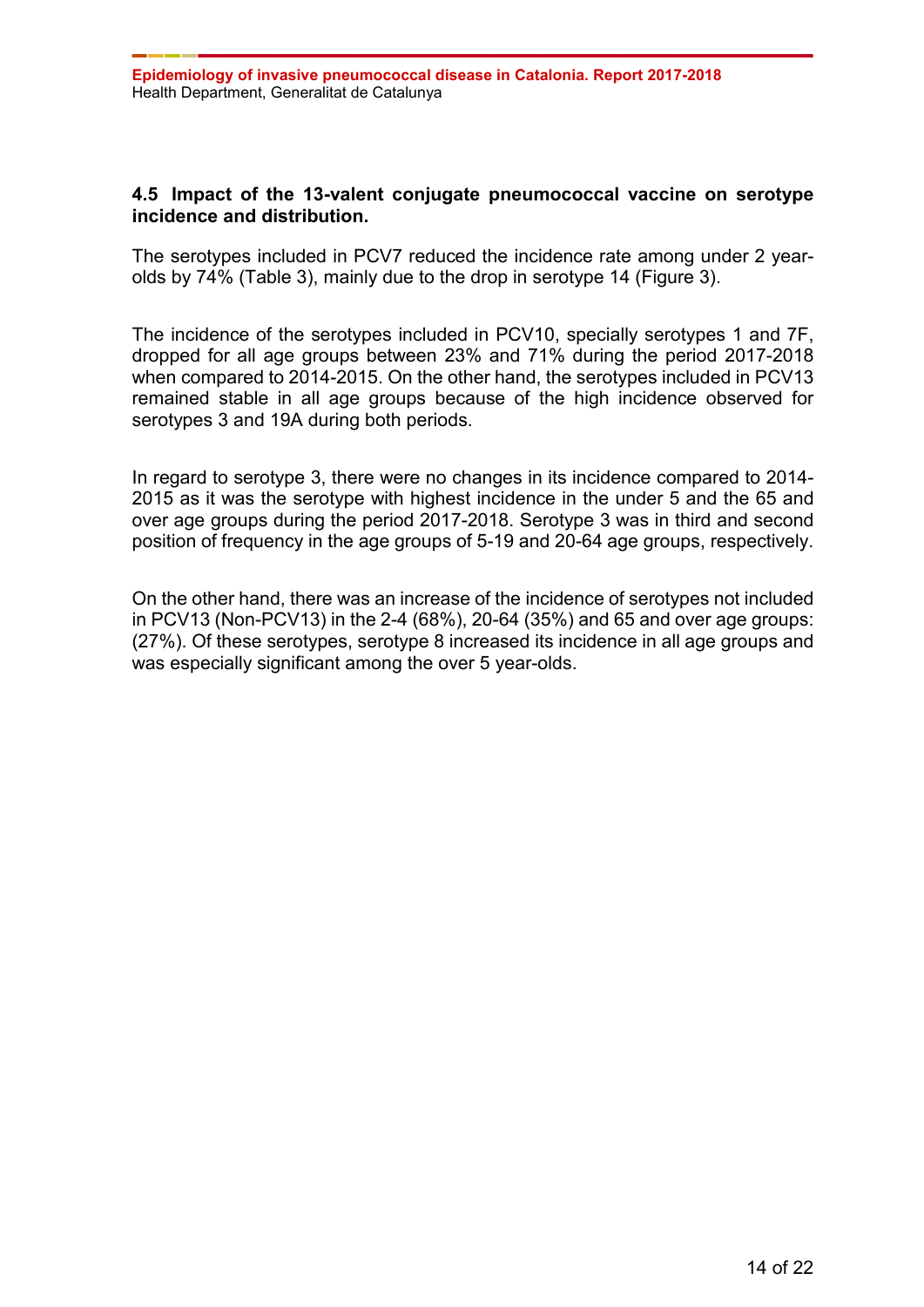| Age group         | 2014            | 2014 | 2015 | 2015 | 2016             | 2016 | 2017            | 2017             | 2018           | 2018  |
|-------------------|-----------------|------|------|------|------------------|------|-----------------|------------------|----------------|-------|
|                   | No.             | IR*  | No.  | IR*  | No.              | IR*  | No.             | IR*              | No.            | $IR*$ |
| $2y$              | 46              | 31.2 | 58   | 40.8 | 43               | 30.4 | 47              | 33.7             | 44             | 32.5  |
| PCV <sub>13</sub> | 18              | 12.2 | 14   | 9.9  | 12               | 8.5  | 12              | 8.6              | $\sqrt{5}$     | 3.7   |
| PCV7              | 10              | 6.8  | 10   | 7.0  | 10               | 7.1  | 4               | 2.9              | $\overline{1}$ | 0.7   |
| PCV <sub>10</sub> | 11              | 7.5  | 11   | 7.7  | 10               | 7.1  | $\overline{5}$  | 3.6              | $\overline{1}$ | 0.7   |
| Non-PCV13         | 28              | 19.0 | 44   | 31.0 | 31               | 21.9 | 35              | 25.1             | 39             | 28.8  |
| $2-4y$            | 39              | 15.7 | 45   | 18.7 | 40               | 17.4 | 34              | 15.3             | 46             | 21.1  |
| PCV <sub>13</sub> | 26              | 10.5 | 27   | 11.2 | 18               | 7.8  | 15              | 6.7              | 18             | 8.2   |
| PCV7              | 9               | 3.6  | 9    | 3.7  | $\boldsymbol{9}$ | 3.9  | 6               | 2.7              | $\,6$          | 2.8   |
| PCV <sub>10</sub> | 17              | 6.9  | 14   | 5.8  | 10               | 4.4  | $\overline{7}$  | 3.1              | $\overline{6}$ | 2.8   |
| Non-PCV13         | 13              | 5.2  | 18   | 7.5  | 22               | 9.6  | 19              | 8.5              | 28             | 12.8  |
| $5-19y$           | 21              | 1.9  | 32   | 2.8  | 31               | 2.7  | 25              | 2.1              | 23             | 1.9   |
| PCV <sub>13</sub> | 16              | 1.4  | 19   | 1.7  | 21               | 1.8  | 13              | 1.1              | 8              | 0.7   |
| PCV7              | $\overline{2}$  | 0.2  | 6    | 0.5  | $\overline{9}$   | 0.8  | $\overline{3}$  | 0.3              | $\overline{3}$ | 0.3   |
| PCV <sub>10</sub> | 15              | 1.3  | 15   | 1.3  | 18               | 1.6  | $\overline{9}$  | 0.8              | $\overline{4}$ | 0.3   |
| Non-PCV13         | 5               | 0.4  | 13   | 1.1  | 10               | 0.9  | $\overline{12}$ | 1.0              | 15             | 1.3   |
| 20-64y            | 277             | 6.0  | 297  | 6.4  | 278              | 6.0  | 333             | 7.2              | 326            | 7.0   |
| PCV <sub>13</sub> | 120             | 2.6  | 116  | 2.5  | 79               | 1.7  | 111             | 2,4              | 92             | 2.0   |
| PCV7              | 39              | 0.8  | 43   | 0.9  | 25               | 0.5  | 43              | 0,9              | 34             | 0.7   |
| PCV <sub>10</sub> | $\overline{75}$ | 1.6  | 72   | 1.6  | 38               | 0.8  | 56              | $\overline{1,2}$ | 39             | 0.8   |
| Non-PCV13         | 157             | 3.4  | 181  | 3.9  | 199              | 4.3  | 222             | 4,8              | 234            | 5.1   |
| $\geq 65y$        | 333             | 24.9 | 399  | 29.3 | 373              | 27.0 | 433             | 30,9             | 440            | 31.0  |
| PCV <sub>13</sub> | 136             | 10.2 | 133  | 9.8  | 116              | 8.4  | 133             | 9,5              | 126            | 8.9   |
| PCV7              | 51              | 3.8  | 50   | 3.7  | 56               | 4.1  | $5\overline{1}$ | 3,6              | 49             | 3.5   |
| PCV <sub>10</sub> | 72              | 5.4  | 64   | 4.7  | 60               | 4.4  | 54              | 3,9              | 55             | 3.9   |
| Non-PCV13         | 197             | 14.7 | 266  | 19.5 | 257              | 18.6 | 300             | 21.4             | 314            | 22.1  |
| <b>Total</b>      | 716             | 9.5  | 831  | 11.1 | 765              | 10.2 | 872             | 11.5             | 879            | 11.6  |
| PCV <sub>13</sub> | 316             | 4.2  | 309  | 4.1  | 246              | 3.3  | 284             | 3.8              | 249            | 3.3   |
| PCV7              | 111             | 1.5  | 118  | 1.6  | 109              | 1.5  | 107             | 1.4              | 93             | 1.2   |
| PCV <sub>10</sub> | 190             | 2.5  | 176  | 2.3  | 136              | 1.8  | 131             | 1.7              | 105            | 1.4   |
| Non-PCV13         | 400             | 5.3  | 522  | 7.0  | 519              | 6.9  | 588             | 7.8              | 630            | 8.3   |

Table 3. Distribution of serotypes causing invasive pneumococcal disease by age group and year. Catalonia, 2014-2018

**Source: Catalan Microbiological Reporting System. Subdirectorate-General for Epidemiological Surveillance and Public Health Emergency Response. Public Health Agency of Catalonia.**

\* Rate per 100,000 persons/year.

\*\* RR: relative risk.

No.: number of cases; PCV7: serotypes included in the 7-valent conjugate pneumococcal vaccine; PCV10: serotypes included in the 10-valent conjugate pneumococcal vaccine; PCV13: serotypes included in the 13-valent conjugate pneumococcal vaccine.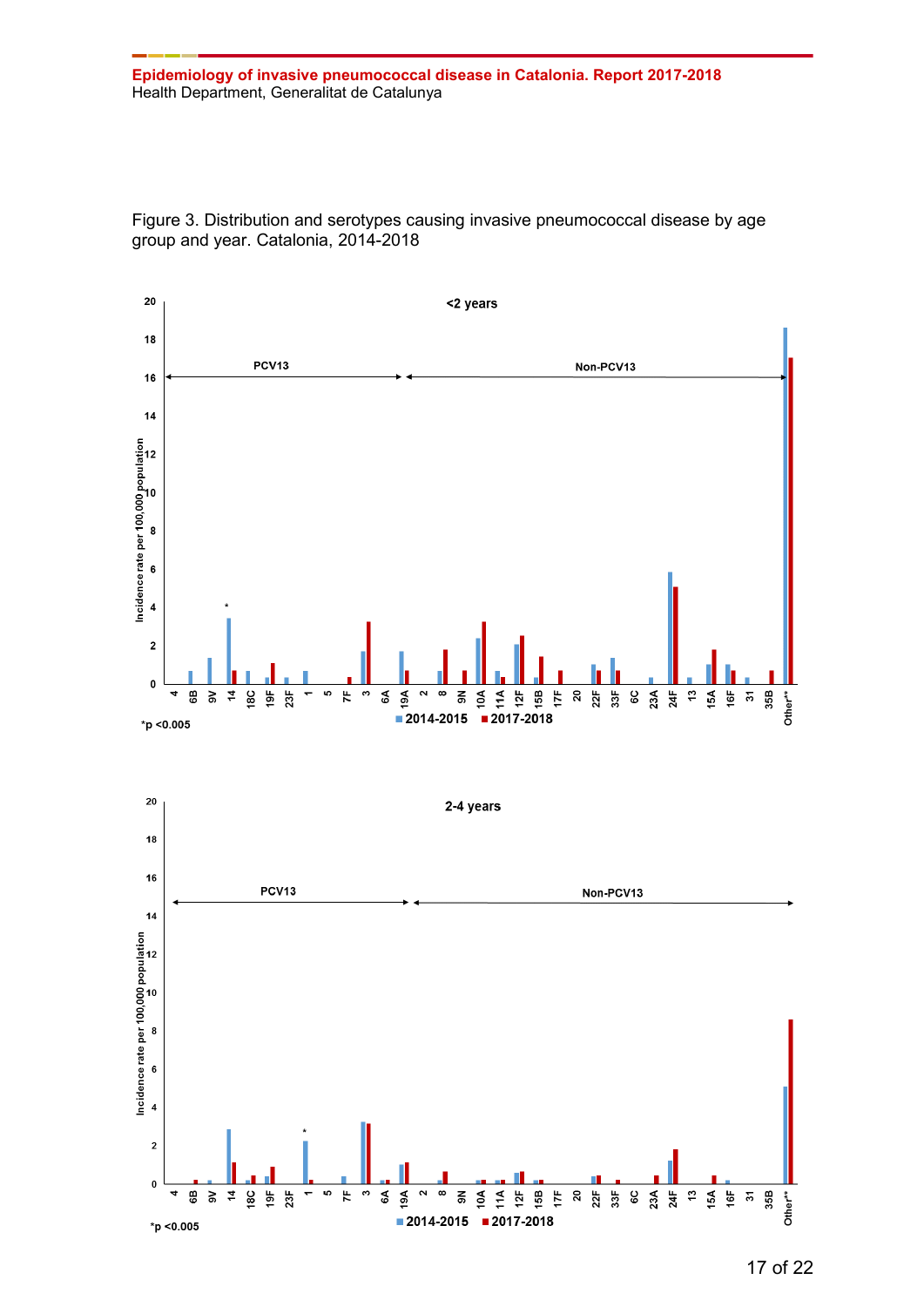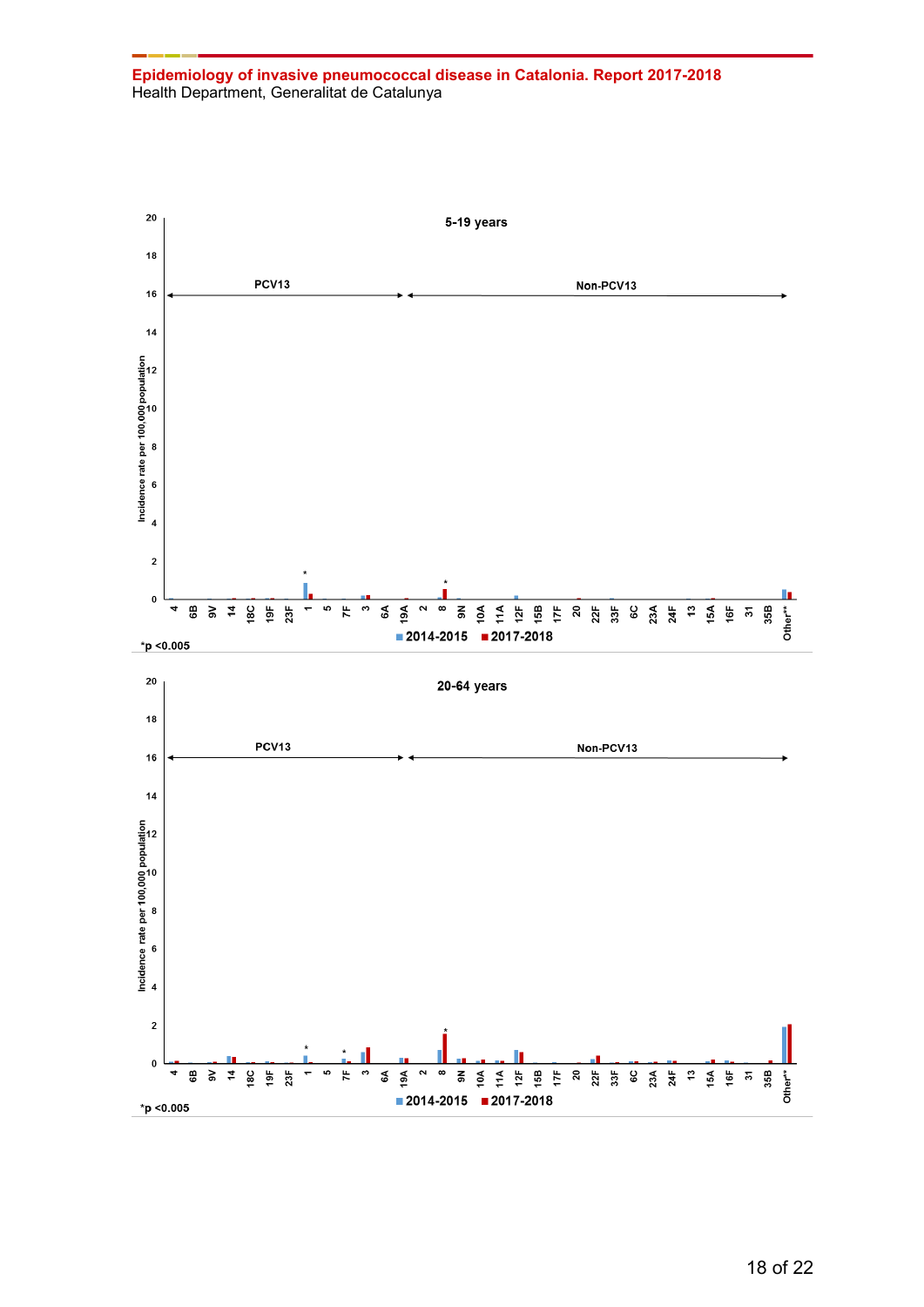

#### **Source: Catalan Microbiological Reporting System. Subdirectorate-General for Epidemiological Surveillance and Public Health Emergency Response. Public Health Agency of Catalonia.**

\*\* 11B, 11F, 15B/C, 15C, 17F, 18A, 21, 24B, 25F, 27, 28A, 29, 34, 35A, 35C, 35F, 37, 38, 39, 6A/B, 6A/C/D, 7B, 7C, 9V/A and other non-vaccine serotypes.

PCV13: serotypes included in the 13-valent conjugate pneumococcal vaccine; Non-PCV13: serotypes not included in 13-valent pneumococcal vaccine.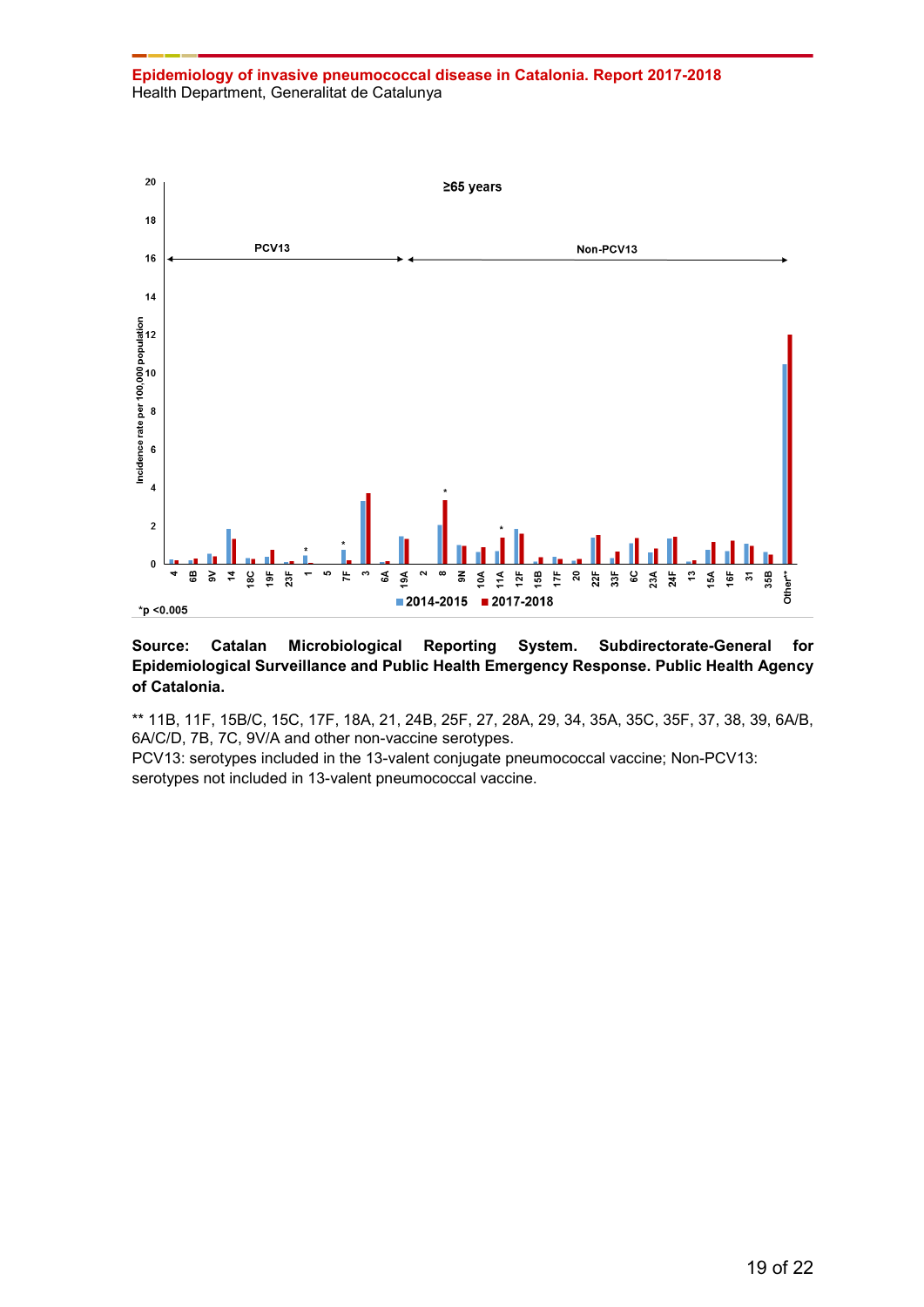# <span id="page-19-0"></span>**5 Conclusions**

### **Period 2017-2018**

- The overall IPD incidence rate was 13.6 cases per 100,000 population/year.
- The age group with the highest IPD incidence rate was infants under 2, followed by the 65 and over and the 2-4 age groups.
- The most frequent serotypes were 8, 3, 12F, 22F, 14, 24F and 19A; representing 51.9% of cases.
- The serotypes included in PCV7 represented 11.4%; those included in PCV10, 13.5%, and those included in PCV13, 30.4% of cases.
- In children under 2, the serotypes included in PCV7, PCV10 and PCV13 represented 5.1%, 6.6% and 18.7% of cases, respectively. The 24F, 10A and 3 serotypes were the most frequent.
- In the 2-4 age group, the serotypes included in PCV7, PCV10 and PCV13 represented 15%, 16.3% and 41.3%, respectively. The most frequent serotypes being 3 and 24F.
- In the 5-19 age group, the serotypes included in PCV7, PCV10 and PCV13 represented 12.5%, 27.1% and 43.8%, respectively. The most frequent serotypes being 8, 1 and 3.
- In adults aged from 20 to 64, the serotypes included in PCV7, PCV10 and PCV13 represented 11.7%, 14.4% and 30.8% of cases, respectively. The most frequent serotypes being 8, 3 and 12F.
- Finally, in the over 65 age group, the serotypes included in the PCV7, PCV10 and PCV13 represented 11.5%, 12.5% and 29.7% of cases, respectively. Serotypes 3 and 8 being the most frequent.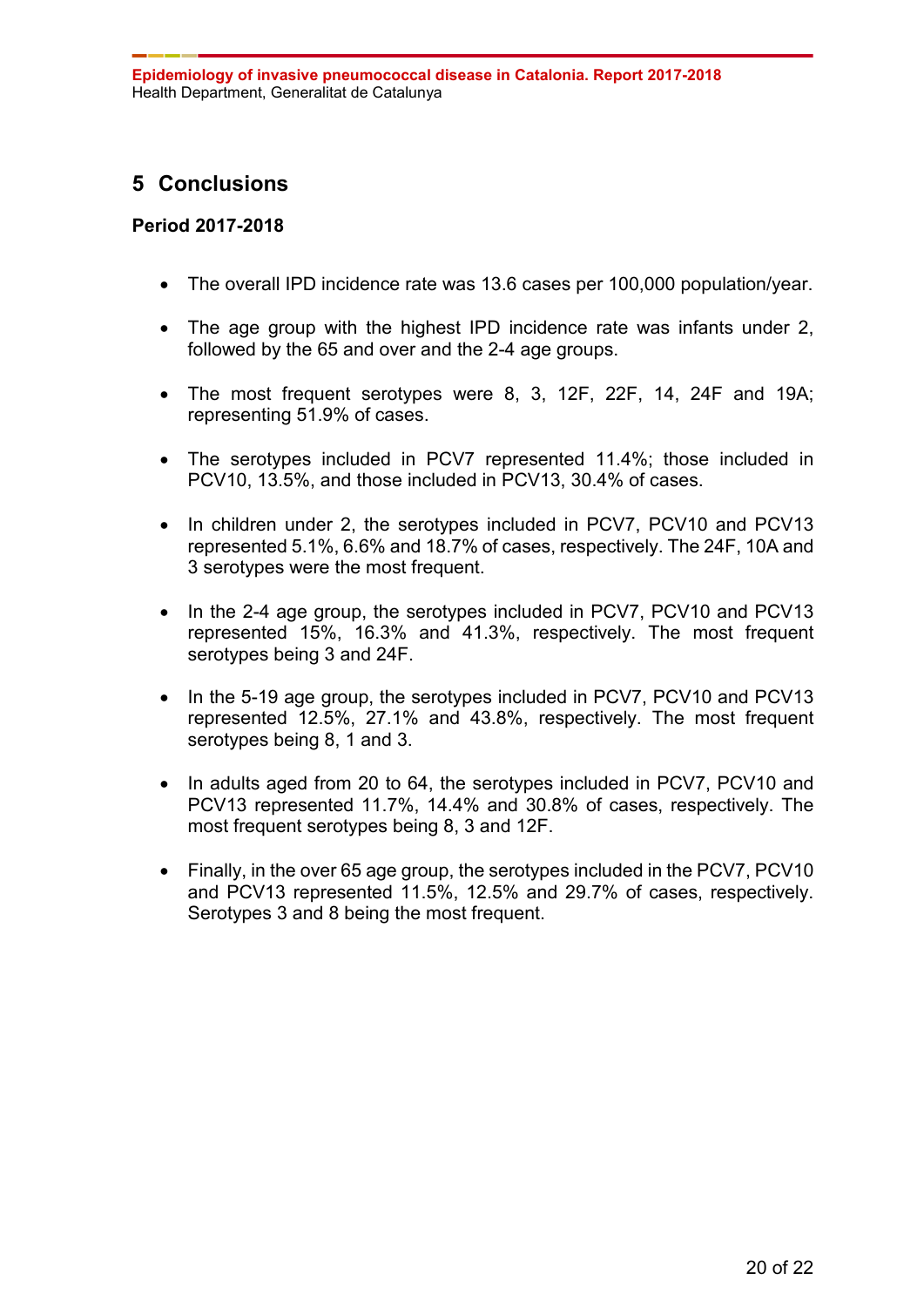# **Comparative analysis of the periods 2017-2018 and 2014-2015**

- The overall IPD incidence rate for the period 2017-2018 increased by 15% compared to the period 2014-2015.
- There was a significant increase in the incidence of IPD in the 20 to 64 (18%) and 65 and over (18%) age groups.
- The incidence of serotypes included in the PCV10 vaccine dropped significantly in all age groups due to the reduced incidence of serotypes 1 and 7F.
- The incidence of serotypes included in the PCV13 vaccine remained stable as serotype 3 maintains a high incidence in all age groups.
- There was an increase of non-PCV13 serotypes in almost all age groups, mainly due to the rise in the incidence of serotype 8.

Precise, continuous epidemiological surveillance of IPD is required to detect changes in the incidence of the disease and circulating serotypes as well as to assess the most suitable preventive measures.